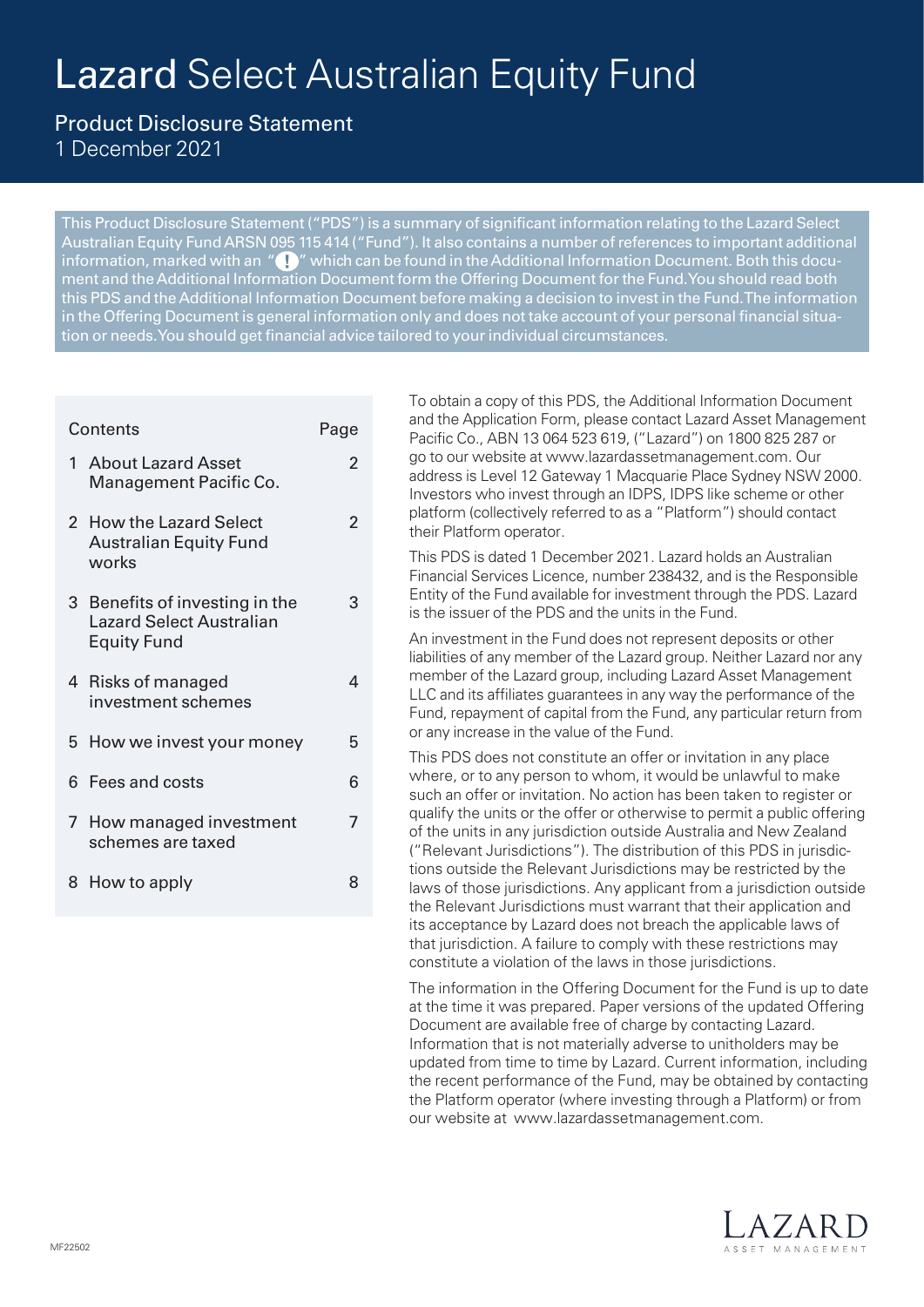### Section 1 About Lazard Asset Management Pacific Co.

Lazard is the Responsible Entity of the Fund and is a subsidiary of Lazard Asset Management LLC ("LAM"). LAM has research analysts in the major regions across the world including North America, Europe, Middle East and Asia Pacific. Lazard is responsible for the management of assets for clients across domestic equities, global equities, fixed income, and alternative assets.

The role of the Responsible Entity is to operate the Fund and ensure that the Fund complies with the constitution and legislation that governs the Fund. It also sets the Fund's investment strategy. The Responsible Entity has the power to delegate its duties and appoint other entities to perform tasks and provide services to the Fund. Lazard has appointed State Street Australia Limited ("the administrator") as custodian to hold the assets of the Fund and to provide administration functions including portfolio valuations, investment accounting and unitholder registry for the Fund.

### Section 2 How the Lazard Select Australian Equity Fund works

sion.

You should read the important information about How the Fund works, before making a deci-

Œ

Please go to Section 1 of the Additional Information Document or [visit https://www.](https://www.lazardassetmanagement.com/docs/-m0-/3347/AdditionalInformationDocument.pdf) lazardassetmanagement.com/ docs/-m0-/3347/ AdditionalInformationDocument.pdf This information may change between the time you read the PDS and the day when you acquire the units in the Fund.

# How the Fund works

The Fund is a registered managed investment scheme in which investors pool their moneys, and this pool is then managed by Lazard in accordance with the Fund's investment strategy. The Fund is governed by a constitution and the *Corporations Act 2001* which provide the terms and conditions under which the Fund operates and sets out the rights, liabilities and obligations of unitholders and Lazard. These rights, liabilities and obligations may be affected by amendments to both the constitution and to the *Corporations Act 2001.*

### What investors acquire

When an investor makes an investment in the Fund, the investor's moneys are invested in the Fund, consistent with the Fund's investment strategy. Units are then allocated to the investor based on the relevant application price at which the units were purchased and a record of the number of those units is kept by the Responsible Entity. On any day, the value of an investor's investment is the number of their units multiplied by the unit price. The value of an investor's units will vary as the market value of assets in the Fund rises or falls. Unit prices are available on our website at www.lazardassetmanagement.com.

An investor can increase their number of units by reinvesting distributions from the Fund or making additional investments in the Fund. An investor can decrease their number of units by making a withdrawal from the Fund.

Units entitle investors to a proportional beneficial interest in the Fund's assets as a whole and not in any specific asset of the Fund.

Lazard has the power to create different classes of units in the Fund. This PDS is for the issue of units in the "I" and "W" Classes. Lazard may in the future create other classes of units and must treat unitholders in different classes fairly. The units in each class generally have the same rights, however the Management Costs for each class may vary and a separate daily unit price is determined for each class. Lazard will determine which class of units are issued to an investor who makes an initial application in the Fund and will notify unitholders accordingly.

### Unit prices and minimum investment amount

Unit prices are generally calculated each business day based upon the net asset value of the Fund divided by the number of units on issue in the Fund. Application and withdrawal unit prices are then usually adjusted up (in the case of applications) and down (in the case of withdrawals) for the buy/sell spread, which is an estimate of the costs of buying and selling the underlying assets in the Fund. Lazard may exercise certain discretion when calculating the net asset value of the Fund and its policy for doing so is available from Lazard free of charge, upon request.

The minimum initial investment amount in the Fund is A\$20,000 in the W Class or A\$5,000,000 in the I Class. Investors investing via a Platform should contact the Platform operator for the minimum investment amount for this Fund.

### Applications into the Fund

Units in the Fund will only be issued following receipt of a fully completed Application Form and other required forms referred to in the Application Form, investor identification documents and cleared funds.

Valid applications for units received by the administrator before 2pm on any business day will be issued at the application price next calculated after 2pm for that business day.

Valid applications for units received by the administrator after 2pm on any business day or received on a nonbusiness day will be issued at the application price calculated for the next business day.

When an application is accepted by the administrator, a confirmation advice will be sent to the investor detailing the date of acceptance, amount invested in the Fund, number of units issued and the application price.

2 of 8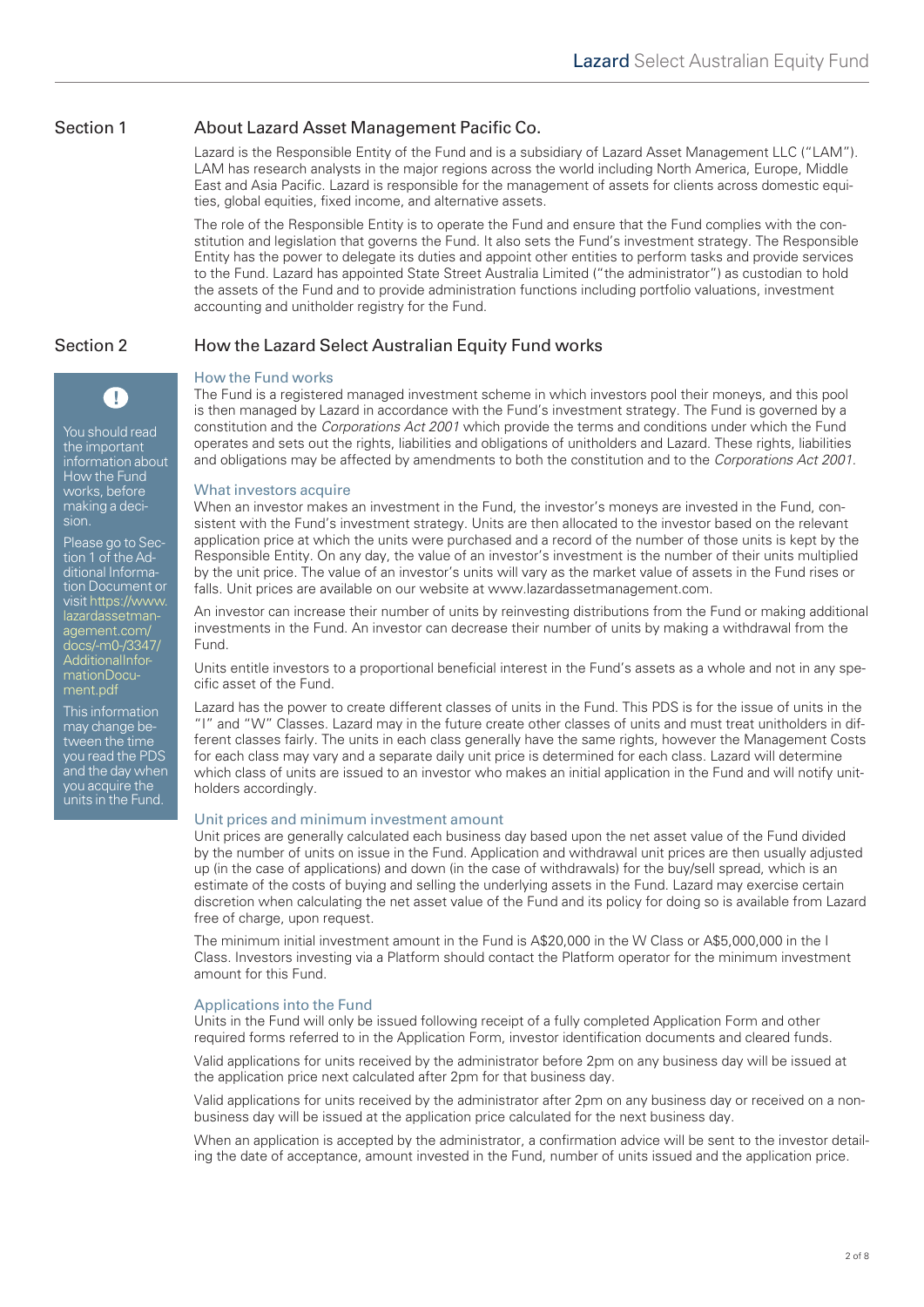### Withdrawals from the Fund

Investors can request the withdrawal of all or part of their investment in the Fund by completing the Withdrawal Form available on our website at [www.lazardassetmanagement.com/WithdrawalForm.pdf](https://www.lazardassetmanagement.com/docs/-m0-/24350/with-drawalform_en.pdf) or by sending a signed written withdrawal request to the administrator. Funds will be paid to an Australian bank account. If no Australian bank account details are provided, payments will be made by cheque. Payments cannot be made to a third party. Please provide details of the number of units to be redeemed or the dollar value required, the investor number, Fund name and the name in which the investment is held. Please ensure that the withdrawal request is signed by all necessary authorised signatories to the investment.

Valid withdrawal requests received by the administrator before 2pm on any business day will be processed using the withdrawal price next calculated after 2pm for that business day.

Valid withdrawal requests received by the administrator after 2pm on any business day or received on a nonbusiness day will be processed using the withdrawal price calculated for the next business day.

Transaction statements will be sent as confirmation of the details of the withdrawal.

In normal circumstances, valid withdrawal requests will be satisfied within 6 business days from the date of receipt of the request. The receipt of requests for large cash withdrawals and/or multiple withdrawal requests on the same day or with the same valuation date or where there is a freeze on withdrawals, would not fall within the ambit of "normal circumstances". The withdrawal period could be extended, in certain circumstances, to 20 business days from the date of receipt of the request.

Lazard may compulsorily redeem a unitholding which falls below A\$20,000 in the W Class or A\$5,000,000 in the I Class.

For the purpose of this PDS, "business day" shall mean any day on which banks are generally open for business in Sydney, New South Wales.

### **Distributions**

The Fund will generally distribute an amount equal to the taxable income of the Fund, if any, quarterly to investors in proportion to their unit holding on the last business day of the distribution period. In the event this does not occur, the investor's cost base in the Fund will be adjusted and the amount of any adjustment will be included on the AMIT Member Annual (AMMA) statement issued to investors. Lazard may however decide not to make a distribution in a quarter if it considers the amount of the distribution is not of an economic size. If this occurs the income in the Fund will be carried forward to the next distribution period. Lazard may also cause a special distribution to be made at any time during the year. Distributions can be paid into an investor's nominated Australian bank account or be reinvested in the Fund by election by completing the relevant section of the Application Form. Distribution payments cannot be made to a third party. If no nomination is made, or no Australian bank account details are provided, an investor's distribution will be automatically reinvested as additional units in the Fund.

Reinvested units will be issued at the ex-distribution net asset value unit price for that distribution period and will be issued on the first business day of the next distribution period. Unit prices fall after the end of the distribution period to reflect the distribution entitlements.

### Investing through a Platform

This PDS may be used by Platform operators as disclosure about the Fund for persons who are clients of a Platform. However, Platform clients should complete the form(s) required by the Platform operator to direct their investment to the Fund, rather than the Application Form for the Fund.

Section 3 Benefits of investing in the Lazard Select Australian Equity Fund

The significant features of the Fund are that it has a professionally managed active investment strategy and gives investors access to the returns from Australian equities.

Lazard believes some of the significant benefits of investing in the Fund are:

- 1 Investment Return the Fund aims to achieve a return for investors that meets or exceeds the Fund's stated investment return objective.
- 2 Expertise the Fund is managed by a team of investment professionals who have many years of experience managing Australian equity strategies. They also have access to LAM's global investment professionals.
- 3 Liquidity investors have timely access to their investment and are normally provided with daily Fund valuations (daily unit prices).
- 4 Systems the investment professionals have access to investment and risk management systems and processes to which ordinary investors usually do not have access.
- 5 Access to investments multiple investors can be pooled into a relatively large Fund which provides investors with access to investment opportunities, markets and diversity which they usually can't achieve by investing on their own.
- 6 Reporting regular reporting is provided to investors including balances, fact sheets and AMMA statements.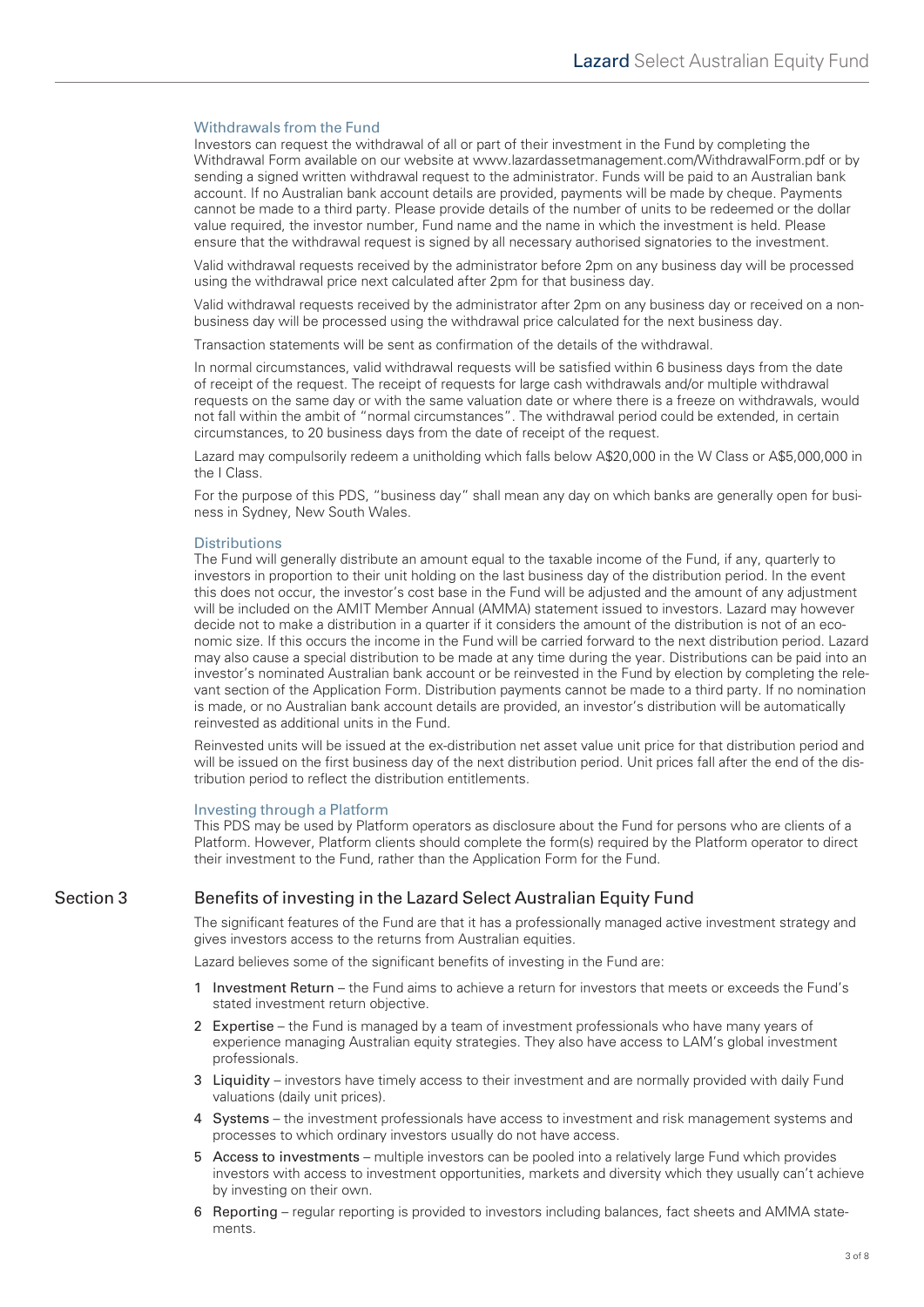### Section 4 Risks of managed investment schemes

All investments carry risk. Different investment strategies may carry different levels of risk depending on the assets that make up the strategy. Assets with the highest long term returns may also carry the highest level of short term risk. The value of the investments in the Fund will vary. The level of returns will vary and future returns may differ from past returns. Returns are not guaranteed and investors may lose some of their money. Laws affecting registered managed investment schemes may change in the future. The level of risk for each person will vary depending on a range of factors including their age, investment time frames, where other parts of the investor's wealth are invested and the investor's risk tolerance.

Risk management is integral to Lazard's overall approach to managing investments. Its investment processes are designed to manage risk at a number of different levels within the Fund. However, investors should be aware not all risks are foreseeable and they may experience a capital loss on their units. Further, there may be periods where the Fund does not distribute any income. The significant risks of investing in the Fund are summarised below.

### Market risk

Investors should be aware that the value of their units will rise or fall depending on the market value of the equities in which the Fund invests. The market value of equities will be affected (either positively or negatively) by general equity market conditions and by any company or sector specific events. Equity markets can experience significant volatility. Investors should carefully consider this volatility before making their investment decision.

### Company and sector specific risk

This risk is inherent in a particular company's or sector's performance due to factors that are related to them. Examples of company or sector specific events include the entry of a new competitor or regulatory changes.

### Active management risk

Lazard actively seeks securities to invest in, rather than investing in a predetermined basket of securities such as an index. The Fund's performance may deviate significantly from its stated benchmark given this style of investing and Lazard's longer-term view of a company's intrinsic value. The concentrated nature of the Fund can result in large out/underperformance of the benchmark.

### Macro risk

The value of an investment in the Fund may be affected by factors such as interest rates, financial market volatility, economic cycles and economic climate, pandemics, political events, government policy and taxation and regulatory change. In an uncertain economic environment, the likelihood of a macroeconomic event occurring which impacts the market, can be higher than in a more stable environment. The Australian market is often impacted by global events, and a general global market downturn may adversely affect the Fund's investments.

### Liquidity risk

Some securities in which the Fund invests, especially those of companies which have a smaller total market capitalisation, or where Lazard has a large holding, may be thinly traded or less liquid and therefore, have to be sold at a discount from current market prices or sold in small lots over an extended period of time.

### Counterparty risk

This is the risk that the Fund's trading counterparties, such as brokers, or the custodian appointed for the Fund become insolvent or cannot otherwise meet their obligations.

### Country, legal, tax and regulatory risk

This is the risk that the Fund is exposed to the regulatory (including tax and legal), economic and political systems in countries in which the Fund invests or has exposure to. These risks may adversely affect investments held in those countries as well as impact on the Fund's performance.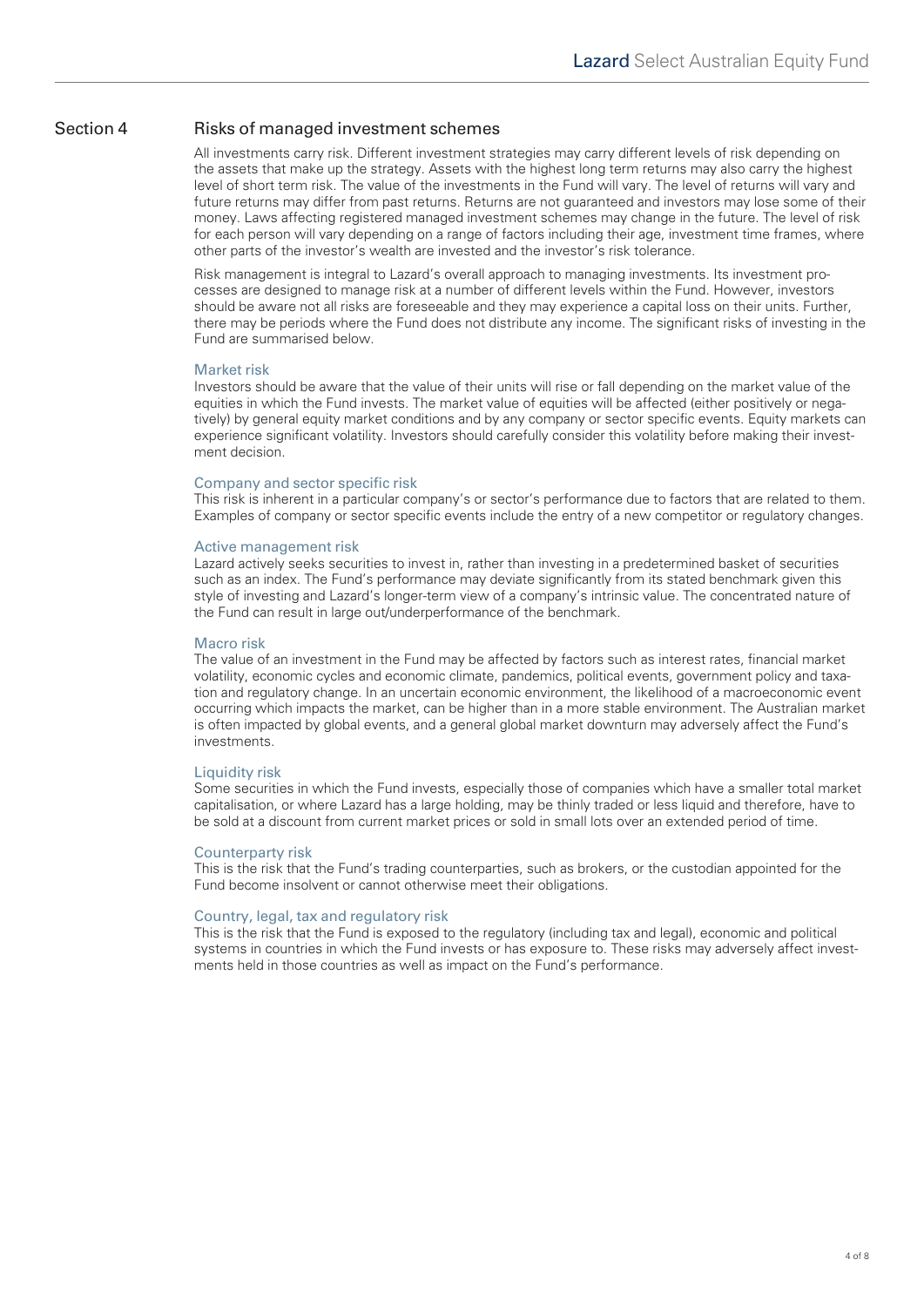## Section 5 How we invest your money

| T                                                                                                                                                                                                                                                                                                                                                                                                               | <b>Warning:</b> You should consider the likely investment return, risk and your investment time<br>frame when making your investment decision. |                                                                                                                                                                                                                                                                                                                                                                                                                                                                                                                                                                                                                                                                              |  |
|-----------------------------------------------------------------------------------------------------------------------------------------------------------------------------------------------------------------------------------------------------------------------------------------------------------------------------------------------------------------------------------------------------------------|------------------------------------------------------------------------------------------------------------------------------------------------|------------------------------------------------------------------------------------------------------------------------------------------------------------------------------------------------------------------------------------------------------------------------------------------------------------------------------------------------------------------------------------------------------------------------------------------------------------------------------------------------------------------------------------------------------------------------------------------------------------------------------------------------------------------------------|--|
| You should read<br>the important<br>information about<br>How we invest<br>your money,<br>before making a<br>decision.<br>Please go to Sec-<br>tion 2 of the Ad-<br>ditional Informa-<br>tion Document or<br>visit https://www.<br>lazardassetman-<br>agement.com/<br>docs/-m0-/3347/<br>AdditionalInfor-<br>mationDocu-<br>ment.pdf<br>This information<br>may change be-<br>tween the time<br>you read the PDS | Investment return<br>objective                                                                                                                 | The Fund seeks to achieve total returns (including income and capital appreciation and<br>before the deduction of fees and taxes) that exceed those of the S&P/ASX 200 Accu-<br>mulation Index ("the benchmark") by 5% per annum over rolling five-year periods.                                                                                                                                                                                                                                                                                                                                                                                                             |  |
|                                                                                                                                                                                                                                                                                                                                                                                                                 | Suitability                                                                                                                                    | Investors seeking an investment return objective similar to the Fund and are comfort-<br>able with the risks of investing and the investment time frame as described in this<br>PDS. In addition, we have prepared a target market determination ("TMD") for the<br>Fund as required by law which is available at www.lazardassetmanagement.com. The<br>TMD sets out further information on the class of investors for whom the Fund, includ-<br>ing its key attributes, would likely be consistent with that class of investor's likely<br>objectives, financial situation (including proportion of the Fund as a component of their<br>total investable assets) and needs. |  |
|                                                                                                                                                                                                                                                                                                                                                                                                                 | Minimum suggested<br>time frame for holding<br>the investment                                                                                  | 5 years+                                                                                                                                                                                                                                                                                                                                                                                                                                                                                                                                                                                                                                                                     |  |
|                                                                                                                                                                                                                                                                                                                                                                                                                 | Asset classes and                                                                                                                              | The Fund's assets are typically invested within the following asset allocation ranges:                                                                                                                                                                                                                                                                                                                                                                                                                                                                                                                                                                                       |  |
|                                                                                                                                                                                                                                                                                                                                                                                                                 | range                                                                                                                                          | Equities of companies listed or to be listed, predominantly on the Australian Securities<br>Exchange: 95% to 100%                                                                                                                                                                                                                                                                                                                                                                                                                                                                                                                                                            |  |
|                                                                                                                                                                                                                                                                                                                                                                                                                 |                                                                                                                                                | Within this range the Fund may also invest up to 10% in the equities of companies<br>listed on the New Zealand Stock Exchange.                                                                                                                                                                                                                                                                                                                                                                                                                                                                                                                                               |  |
| and the day when<br>you acquire the                                                                                                                                                                                                                                                                                                                                                                             |                                                                                                                                                | Cash: 0% to 5%                                                                                                                                                                                                                                                                                                                                                                                                                                                                                                                                                                                                                                                               |  |
| units in the Fund.                                                                                                                                                                                                                                                                                                                                                                                              | <b>Risk level</b>                                                                                                                              | High. Investors would have a high probability of losing money over shorter time peri-<br>ods but they may get higher returns over the long term.                                                                                                                                                                                                                                                                                                                                                                                                                                                                                                                             |  |
|                                                                                                                                                                                                                                                                                                                                                                                                                 | Investment strategy                                                                                                                            | The investment strategy of the Fund is to provide investors with access to companies<br>listed on the Australian Securities Exchange that Lazard believes are out of favour and<br>trading below their intrinsic value. The number of stocks will generally range from 12<br>to 30 which means Lazard makes active investment decisions as to which stocks the<br>Fund holds. The actual number of stocks will typically depend on our assessment of<br>the relative value of the companies that we can invest in.                                                                                                                                                           |  |
|                                                                                                                                                                                                                                                                                                                                                                                                                 |                                                                                                                                                | The Fund may retain securities which were listed on the Australian Securities<br>Exchange when acquired, even if those securities subsequently cease to be listed<br>on that market. The Fund, however, will not add to such holdings except as part of<br>any type of corporate action. If these securities are denominated or pay dividends in a<br>currency other than Australian dollars, the Fund will not generally hedge the currency<br>exposure back to Australian dollars.<br>The Fund may also invest in initial public offerings which are expected to be listed                                                                                                 |  |
|                                                                                                                                                                                                                                                                                                                                                                                                                 |                                                                                                                                                | within 3 months from the date of purchase.                                                                                                                                                                                                                                                                                                                                                                                                                                                                                                                                                                                                                                   |  |
|                                                                                                                                                                                                                                                                                                                                                                                                                 | Labour, environmen-<br>tal, social and ethical<br>considerations                                                                               | Lazard as investment manager may take into account labour standards or environmen-<br>tal, social, corporate governance or ethical considerations, where these may impact<br>the company's value. We are a signatory to the United Nations supported Principles<br>for Responsible Investment (PRI) which provides a framework for integrating environ-<br>mental, social and governance issues into the investment decision making process.                                                                                                                                                                                                                                 |  |
|                                                                                                                                                                                                                                                                                                                                                                                                                 | Changes to Fund<br>details                                                                                                                     | Lazard has discretion to change the investment strategy, to close the Fund to new<br>investments (including from existing investors), to increase fees, to waive or increase<br>the minimum initial and further investment amounts and holding balance requirement<br>and to terminate the Fund. Lazard will notify unitholders of changes as required by the<br>Corporations Act 2001 and the Fund's constitution, as applicable.                                                                                                                                                                                                                                           |  |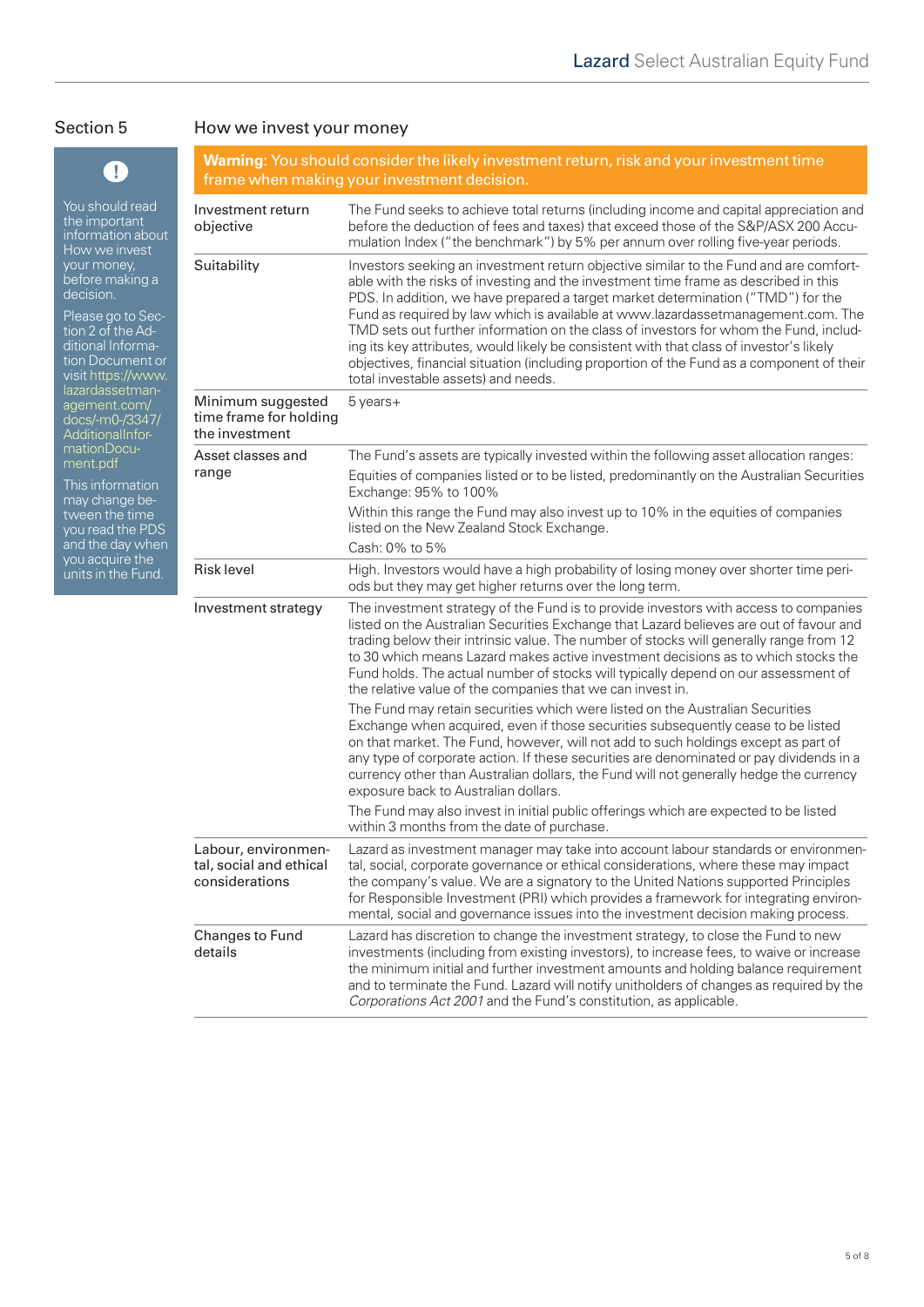# T

You should read the important information about Fees and costs, before making a decision.

Please go to Section 3 of the Additional Information Document or visit https://www. lazardassetmanagement.com/ [docs/-m0-/3347/](https://www.lazardassetmanagement.com/docs/-m0-/3347/AdditionalInformationDocument.pdf) AdditionalInformationDocument.pdf

This information may change between the time you read the PDS and the day when you acquire the units in the Fund.

### Section 6 Fees and costs

### DID YOU KNOW?

Small differences in both investment performance and fees and costs can have a substantial impact on your long term returns.

For example, total annual fees and costs of 2% of your account balance rather than 1% could reduce your final return by up to 20% over a 30 year period (for example, reduce it from \$100,000 to \$80,000).

You should consider whether features such as superior investment performance or the provision of better member services justify higher fees and costs.

You may be able to negotiate to pay lower contribution fees and management costs where applicable. Ask the fund or your financial adviser.

### TO FIND OUT MORE

If you would like to find out more, or see the impact of the fees based on your own circumstances, the Australian Securities and Investments Commission (ASIC) website (www.moneysmart.gov.au) has a managed funds fee calculator to help you check out different fee options.

The ASIC managed funds fee calculator can be used to calculate the effect of fees and costs on your account balance.

This document shows fees and other costs that you may be charged. These fees and costs may be deducted from your money, from the returns on your investment or from the assets of the managed investment scheme as a whole. Taxes are set out in another part of this document. You should read all the information about fees and costs because it is important to understand their impact on your investment. You can also use this information to compare the fees and costs with those of other simple managed investment schemes.

| <b>TYPE OF FEE OR COST</b>                        | <b>AMOUNT</b>                                                                                                                                                                                                                                                                                                                                                                       |  |  |  |
|---------------------------------------------------|-------------------------------------------------------------------------------------------------------------------------------------------------------------------------------------------------------------------------------------------------------------------------------------------------------------------------------------------------------------------------------------|--|--|--|
| Fees when your money moves in or out of the Fund* |                                                                                                                                                                                                                                                                                                                                                                                     |  |  |  |
| Establishment fee                                 | Nil                                                                                                                                                                                                                                                                                                                                                                                 |  |  |  |
| Contribution fee                                  | Nil                                                                                                                                                                                                                                                                                                                                                                                 |  |  |  |
| Withdrawal fee                                    | Nil                                                                                                                                                                                                                                                                                                                                                                                 |  |  |  |
| Exit fee                                          | Nil                                                                                                                                                                                                                                                                                                                                                                                 |  |  |  |
| Management Costs**                                |                                                                                                                                                                                                                                                                                                                                                                                     |  |  |  |
| The fees and costs for managing your investment   | 1.00% p.a. of the Net Asset Value (NAV) for I Class units<br>1.15% p.a. of the NAV for W Class units<br>This includes:<br>Management Fee*** for I Class of 1.00% p.a. of the NAV<br>or for W Class of 1.15% p.a. of the NAV<br><b>PLUS</b><br>Estimated Indirect Costs of 0.00% p.a. of the NAV<br><b>PLUS</b><br>Estimated Recoverable Expenses of 0.00% p.a. of the<br><b>NAV</b> |  |  |  |

All fees quoted above are inclusive of any GST, applicable stamp duty and net of any applicable reduced input tax credit (i.e. the GST component of the fee has been reduced by an estimate of the input tax credit or reduced input tax credit available to the Fund). For further general information on the tax implications of this Fund see Section 7

- A buy/sell spread of +0.20% and -0.20% respectively may be added to or subtracted from (as relevant) the unit price when an investor makes an application or withdrawal from the Fund. For further information on the buy/sell spread see 'Additional explanation of fees and costs' in the Additional Information Document. We may vary the buy/sell spread from time to time in circumstances where 30 days' notice may not reasonably be provided. For updated buy/sell spread information, visit www.lazardassetmanagement.com, and click on 'Updated Information'.
- The Management Costs for the Fund include the Management Fee, Estimated Indirect Costs and Estimated Recoverable Expenses calculated as shown above. This does not include any Transactional and Operational Costs. For further information on these amounts, see 'Additional explanation of fees and costs' in the Additional Information Document.
- \*\*\* The amount of this fee may be negotiated with professional and wholesale investors and employees of Lazard or a related body corporate.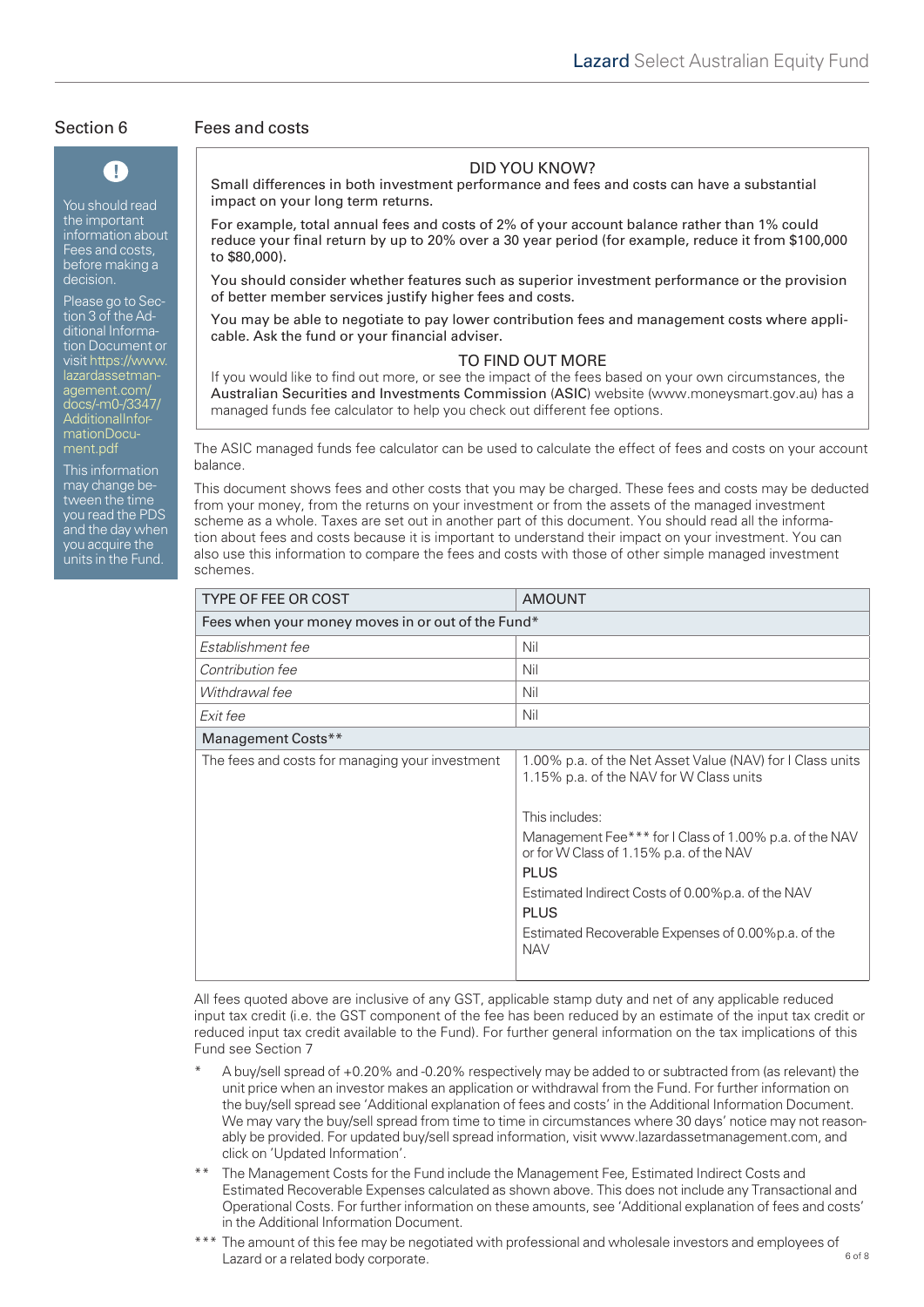### Example of annual fees and costs

This table gives an example of how the fees and costs in this product can affect your investment over a 1 year period. You should use this table to compare this product with other products offered by managed investment schemes.

| Example – I Class                |                          | Balance \$5,050,000 with a contribution of \$50,000 during the year                                                                                                                                                                                                     |
|----------------------------------|--------------------------|-------------------------------------------------------------------------------------------------------------------------------------------------------------------------------------------------------------------------------------------------------------------------|
| <b>Contribution Fees</b>         | $0\%$                    | For every additional \$50,000 you put in, you will be charged \$0.                                                                                                                                                                                                      |
| <b>PLUS</b><br>Management Costs# | 1.00% p.a.<br>of the NAV | And, for every \$5,050,000 you have in the Fund you will be charged<br>\$50,500 each year.                                                                                                                                                                              |
| <b>EQUALS</b><br>Cost of fund    |                          | If you had an investment of \$5,050,000 at the beginning of the year and<br>you put in an additional \$50,000* during that year, you would be charged<br>fees of \$50,500 for the I Class.**<br>What it costs you will depend on the fees you may be able to negotiate. |

| Example - W Class                |                             | Balance \$50,000 with a contribution of \$5,000 during the year                                                                                                                                                                                                  |
|----------------------------------|-----------------------------|------------------------------------------------------------------------------------------------------------------------------------------------------------------------------------------------------------------------------------------------------------------|
| <b>Contribution Fees</b>         | $0\%$                       | For every additional \$5,000 you put in, you will be charged \$0.                                                                                                                                                                                                |
| <b>PLUS</b><br>Management Costs# | $1.15\%$ p.a.<br>of the NAV | And, for every \$50,000 you have in the Fund you will be charged \$575<br>each year in the W Class.                                                                                                                                                              |
| <b>EQUALS</b><br>Cost of fund    |                             | If you had an investment of \$50,000 at the beginning of the year and you<br>put in an additional \$5,000* during that year, you would be charged fees<br>of \$575 for the W Class.**<br>What it costs you will depend on the fees you may be able to negotiate. |

Assumes \$50,000 or \$5,000 contribution respectively occurs on the last business day of that year.

- \*\* Assumes that the investment balance remains constant throughout the year. In reality, your actual investment balance will vary daily with the daily variation of the NAV of the Fund, and the actual fees and expenses charged to the Fund which are based on the Fund's NAV, will therefore also vary daily. Additional fees may apply, such as a 'buy/sell spread' when you contribute to or withdraw from the Fund. For further information on the buy/sell spread, see 'Additional explanation of fees and costs' in the Additional Information Document.
- # The Management Costs for the Fund include the Management Fee, Estimated Indirect Costs and Estimated Recoverable Expenses calculated as shown above. For further information on the Management Costs, see 'Additional explanation of fees and costs' in the Additional Information Document.

### Additional explanation of fees and costs

Lazard reserves the right to change the fees and costs set out in this "Fees and costs" section without investor consent up to the permitted maximums in the constitution. We will provide you with at least 30 days' prior notice of any increase in fees and charges as required by law.



You should read the important information about How managed investment schemes are taxed, before making a decision.

Please go to Section 5 of the Additional Information Document or [visit https://www.](https://www.lazardassetmanagement.com/docs/-m0-/3347/AdditionalInformationDocument.pdf) lazardassetmanagement.com/ docs/-m0-/3347/ AdditionalInformationDocument.pdf

This information may change between the time you read the PDS and the day when you acquire the units in the Fund.

### Section 7 How managed investment schemes are taxed

**Warning:** Investing in a registered managed investment scheme is likely to have tax consequences. Investors are strongly advised to seek professional tax advice.

Any investment can have a substantial impact on your tax position from year to year.

The Fund has opted into the Attribution Managed Investment Trust (AMIT) regime. Under the AMIT regime the Fund will generally not be liable for Australian income tax as the income is attributed to investors on a fair and reasonable basis in accordance with the Fund's constitution. Investors will receive an AMMA statement after the end of each financial year, which will show the income attributed to the investor for that particular year. For tax purposes, the investor will be required to include the amounts of income attributed to them as disclosed on the AMMA statement in preparing their tax return. It is expected that the Fund will generally distribute an amount equal to the taxable income of the Fund. In the event this does not occur, the investor's cost base in the Fund will be adjusted. The amount of any adjustment will be included on the AMMA statement issued to investors.

The disposal of units by an investor (eg by redemption or transfer) may give rise to a capital gains tax liability or capital loss. If the units are held for 12 months or more, investors may be entitled to a capital gains tax discount. There are other relevant tax considerations applicable to the Fund's investments and an investor's tax position. For example, entitlement to franking credits, and whether, for tax purposes, the investor is an Australian resident.

Distributions made or attributed to investors may be subject to non-resident or no-Tax File Number (TFN) withholding tax. This amount will be withheld by the Responsible Entity from any distribution made by the Fund. Where the withholding tax amount is greater than the distribution to be paid to an investor, the